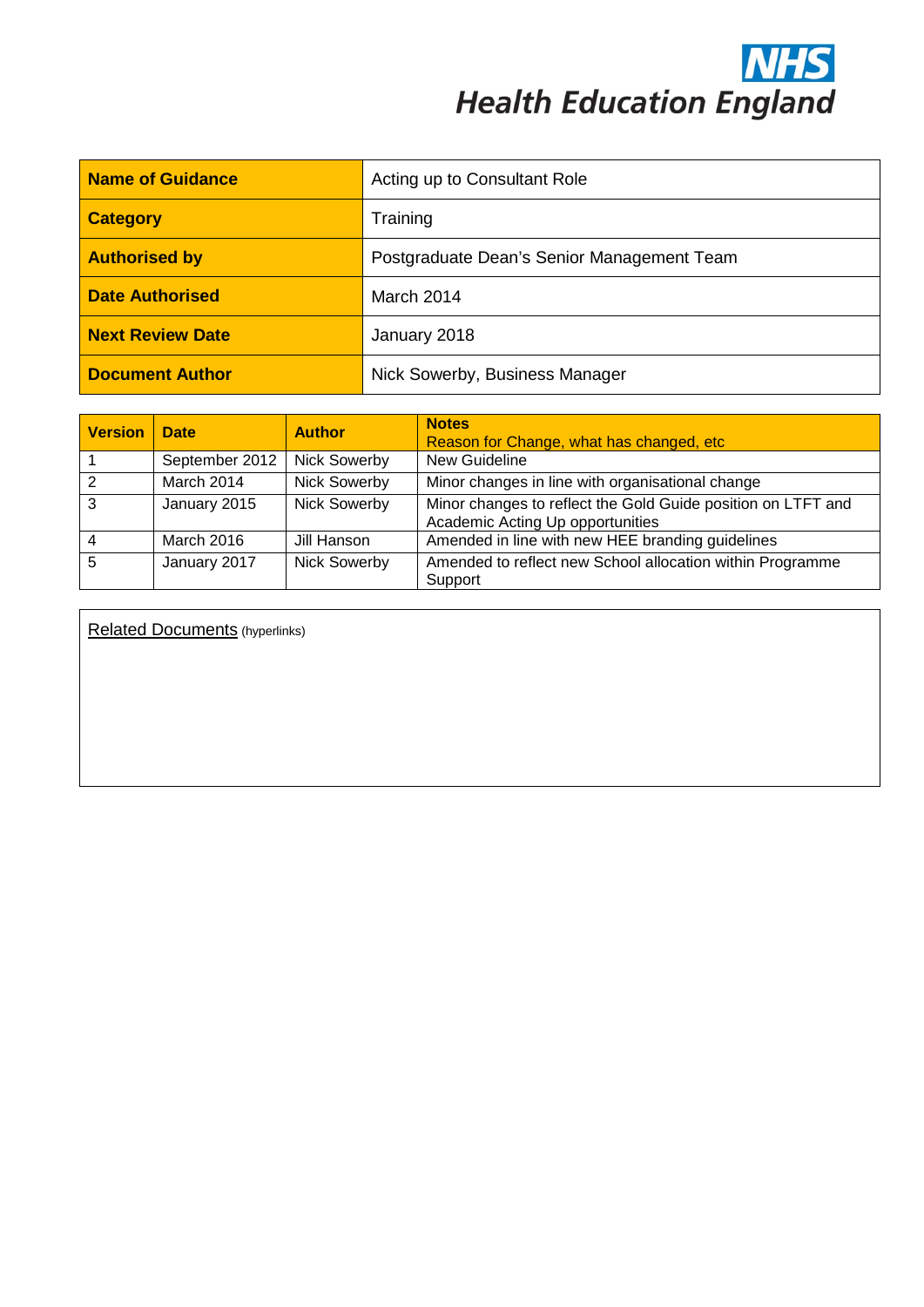## **Section 1: Application for SpRs/StR's to act up to consultant level - guidance notes**

SpRs and StRs who are within one year of their anticipated CCT are eligible to 'Act Up' as consultants, for up to a **maximum period of three months**. Trainees may only Act Up into a vacancy arising in an existing Consultant post. Newly created (as yet unfilled) Consultant posts are not suitable for Acting Up purposes. A trainee also cannot Act Up into a Consultant post vacancy to which they have been appointed by an Advisory Appointment Committee, as this could be interpreted as making a proleptic appointment.

SpRs and StRs will retain their National Training Number (NTN) during the period of Acting Up.

A trainee whose annual review of progress is deemed unsatisfactory or with unmet objectives identified at their penultimate year assessment (only applicable to the School of Medicine) will not normally be granted permission for a period of Acting Up.

**SpRs and StRs who are post CCT will not be eligible to 'Act Up' but will be expected to take up the post as Locum Consultant**. Upon taking up a Locum Consultant post SpRs and StRs will be required to resign their NTN.

When in post the term 'Acting Up' and not 'Locum' must be applied.

A trainee may not Act Up beyond their CCT date. After this time, the trainee must take up the post as a Locum Consultant. To retain access to the Period of Grace, a trainee must complete their period of 'Acting Up' before their CCT date.

Before commencing an 'Acting Up' period trainees must obtain formal approval from the relevant Deputy Postgraduate Dean and the specialty Head of School. The mechanism to request approval is to complete an application form available from the Health Education England in Yorkshire and the Humber (HEEYH) website.

When completing the application it must be made clear who will be supervising the trainee during the Acting Up – they are still a trainee and cannot undertake Consultant level work without direct Consultant supervision still being available in an appropriate way.

Any 'Acting Up' opportunity will only be approved within the HEEYH region. Trainees will not receive approval to Act Up within another LETB.

Applications should reach the relevant office of HEEYH **a minimum of two weeks prior** to the proposed start date of the 'Acting Up' arrangement.

Time spent Acting Up may be recognised towards a training programme leading to the award of a CCT. Recognition of the period of 'Acting Up' is subject to conditions set by the Royal Colleges and these conditions vary from College to College. It is the responsibility of the individual trainee to check with the relevant College as to what the specific approval requirements and criteria are.

The Joint Royal Colleges of Physician's Board do not need to provide HEEYH with approval or support for applications within the School of Medicine.

The GMC also no longer need to grant approval for 'Acting Up' applications, unless this is based within another specialty to the one where the trainee is based. The full OOP process would then need to be followed. In these instances however it would be unlikely that approval would be granted by the facilitating Royal College or HEEYH.

Responsibility of educational approval should fall solely with the hosting HEE local office, in liaison with the Royal Colleges, where applicable.

The total educational credit that can be awarded towards CCT or CESR (CP) is 3 months. For trainees on less than full time training the chronological time is pro rata as appropriate based on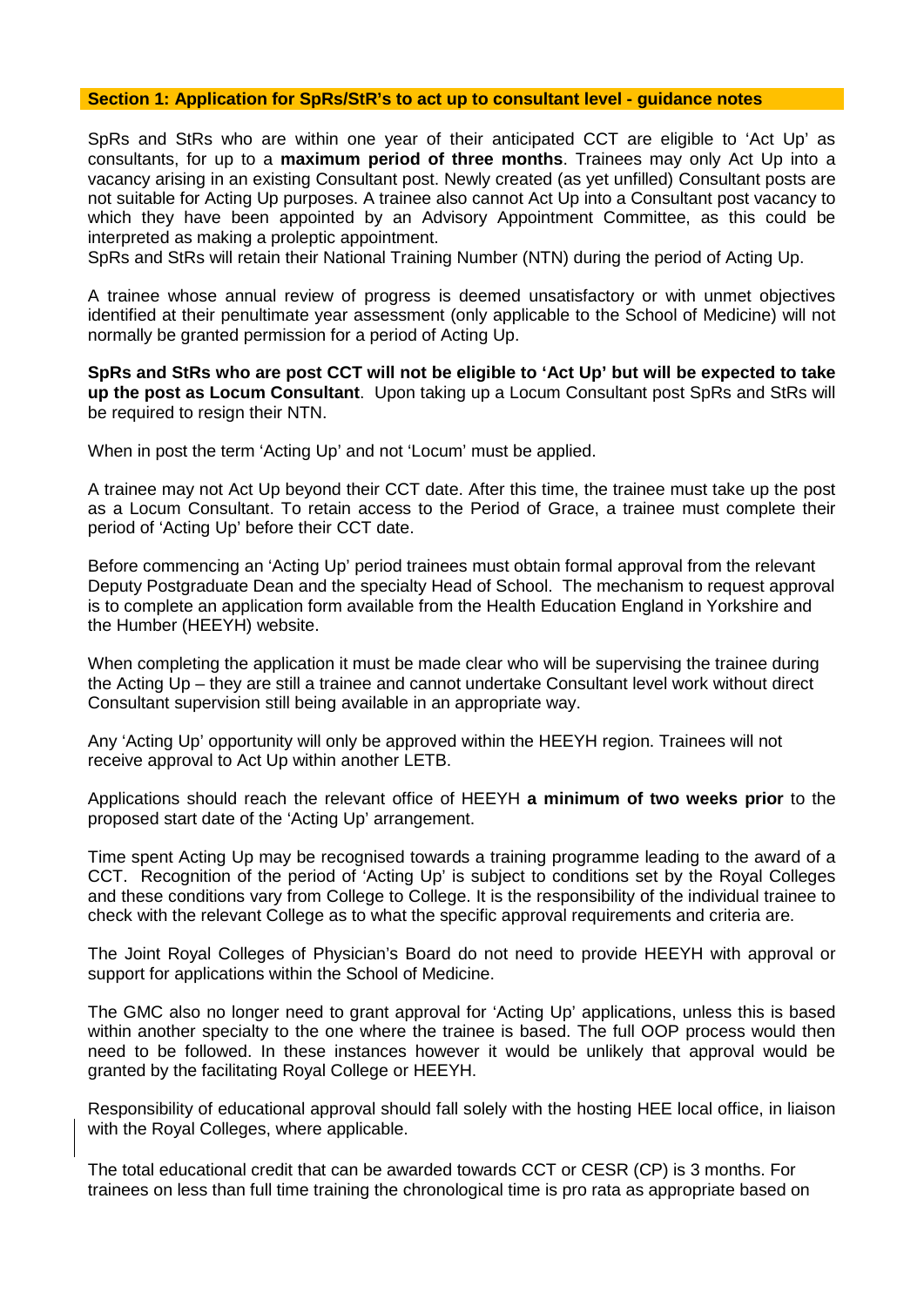the grid below:

- $\bullet$  50% of full time = 6 months chronological time
- 60% of full time = 5 months chronological time
- $\bullet$  70% of full time = 4 months 8 days chronological time
- 80% of full time = 3 months 21 days chronological time
- $90\%$  of full time = 3 months 10 days chronological time

The full time equivalent time spent in an 'Acting Up' role must not exceed 3 months in duration.

Trainees who hold an Academic NTN are not eligible to 'Act Up' on a pro-rata basis, and should adhere to the same principles as those based within clinical specialty training programmes.

## **Section 2: Application Procedure**

- 1 Obtain educational approval via the College mechanisms for the proposed period of 'Acting Up', if applicable.
- 2 Trainee completes Part A of the Acting Up application form
- 3 Trainee obtains the approval of the current Supervising Consultant (Part B of application form)**,** who must discuss the application with the Training Programme Director and obtain their agreement.
- 4 Trainee obtains the approval of the specialty's Head of School (Part C of the application).
- 5 Trainee sends application form to the Trust Human Resources (HR) Department where the Acting Up is proposed to take place
- 6 HR completes Part D to confirm the funding for the period of 'Acting Up'.
- 7 HR faxes the signed application form to the relevant HEEYH office for the attention of the Deputy Postgraduate Dean.
- 8 The relevant HEE YH Office notifies all appropriate parties of HEEYH's decision, as per the list on Pages 2 and 3 of the application form.
- 9 Where a trainee is employed under a Lead Employer Arrangement, the 'Lead Trust' will also receive a copy.

All procedures are subject to change.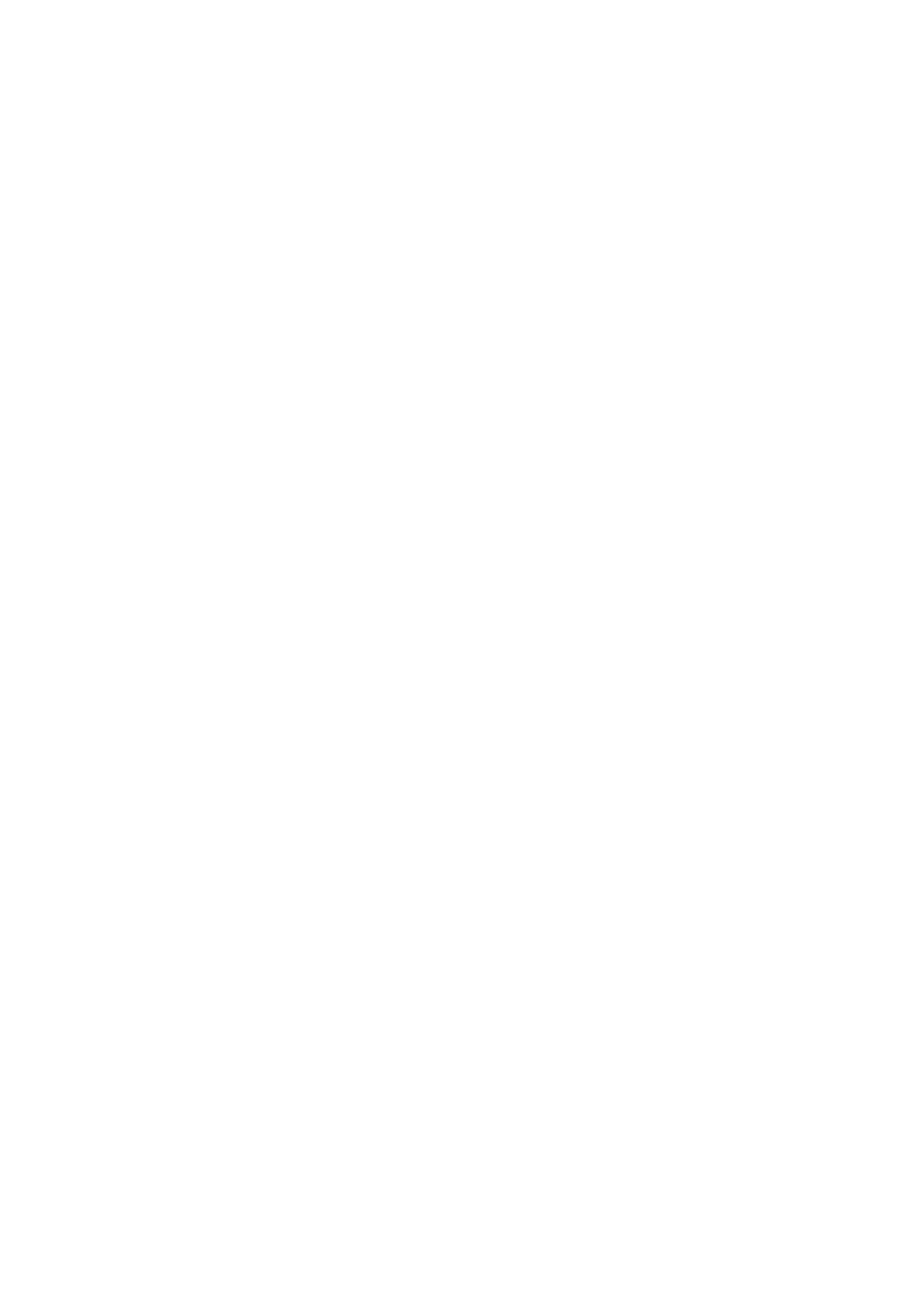## **Specialty/Specialist Registrar – Application to 'Act Up' to Consultant Level**

Applications **MUST** reach the relevant HEEYH office **a minimum** of two weeks prior to the proposed start date. **Please refer to Application Guidelines to ensure there are no unnecessary delays.**

| <b>PART A - Completed by Trainee</b>                          |                                                |     |  |                 |  |  |
|---------------------------------------------------------------|------------------------------------------------|-----|--|-----------------|--|--|
| Name:                                                         |                                                |     |  | <b>GMC No:</b>  |  |  |
| Specialty:                                                    |                                                |     |  | NTN:            |  |  |
| Email:                                                        |                                                |     |  | <b>CCT Date</b> |  |  |
|                                                               | Trust (at which Acting Up is taking place):    |     |  |                 |  |  |
| <b>On Call Category:</b>                                      |                                                |     |  |                 |  |  |
| <b>Frequency of On Call:</b>                                  |                                                |     |  |                 |  |  |
| <b>Number of PAs:</b>                                         |                                                |     |  |                 |  |  |
|                                                               | <b>Educational Supervisor's Name:</b>          |     |  |                 |  |  |
|                                                               | Name of Consultant for whom cover is required: |     |  |                 |  |  |
| Name of Consultant who will supervise acting up:              |                                                |     |  |                 |  |  |
| DATES OF COVER - period of cover MUST not exceed three months |                                                |     |  |                 |  |  |
| From:                                                         |                                                | To: |  |                 |  |  |

| <b>PART B - Completed by Current Supervising Consultant</b>                                                                                                                                                                                                                                                                                                                                                                                                                                    |        |  |
|------------------------------------------------------------------------------------------------------------------------------------------------------------------------------------------------------------------------------------------------------------------------------------------------------------------------------------------------------------------------------------------------------------------------------------------------------------------------------------------------|--------|--|
| Name:                                                                                                                                                                                                                                                                                                                                                                                                                                                                                          |        |  |
| Email:                                                                                                                                                                                                                                                                                                                                                                                                                                                                                         |        |  |
| I confirm that I support this application for a period of 'Acting Up' and that this is an appropriate part of their training. I<br>confirm that I have discussed this request with the Training Programme Director, who is also in support of this request,<br>and will notify the relevant Trusts and HEEYH if there are rotational changes required as a result of this application. I<br>confirm that the absence of the trainee from the date specified can be accommodated by the service |        |  |
| SIGNED:                                                                                                                                                                                                                                                                                                                                                                                                                                                                                        | DATED: |  |

| <b>PART C - Completed by Head of School</b> |                                                                                                                                                                                                                                        |  |
|---------------------------------------------|----------------------------------------------------------------------------------------------------------------------------------------------------------------------------------------------------------------------------------------|--|
| Name:                                       |                                                                                                                                                                                                                                        |  |
| Email:                                      |                                                                                                                                                                                                                                        |  |
|                                             | I confirm that I support this application for a period of 'Acting Up' and that this is an appropriate part of their training. I<br>confirm that the absence of the trainee from the date specified can be accommodated by the service. |  |
| SIGNED:                                     | DATED:                                                                                                                                                                                                                                 |  |